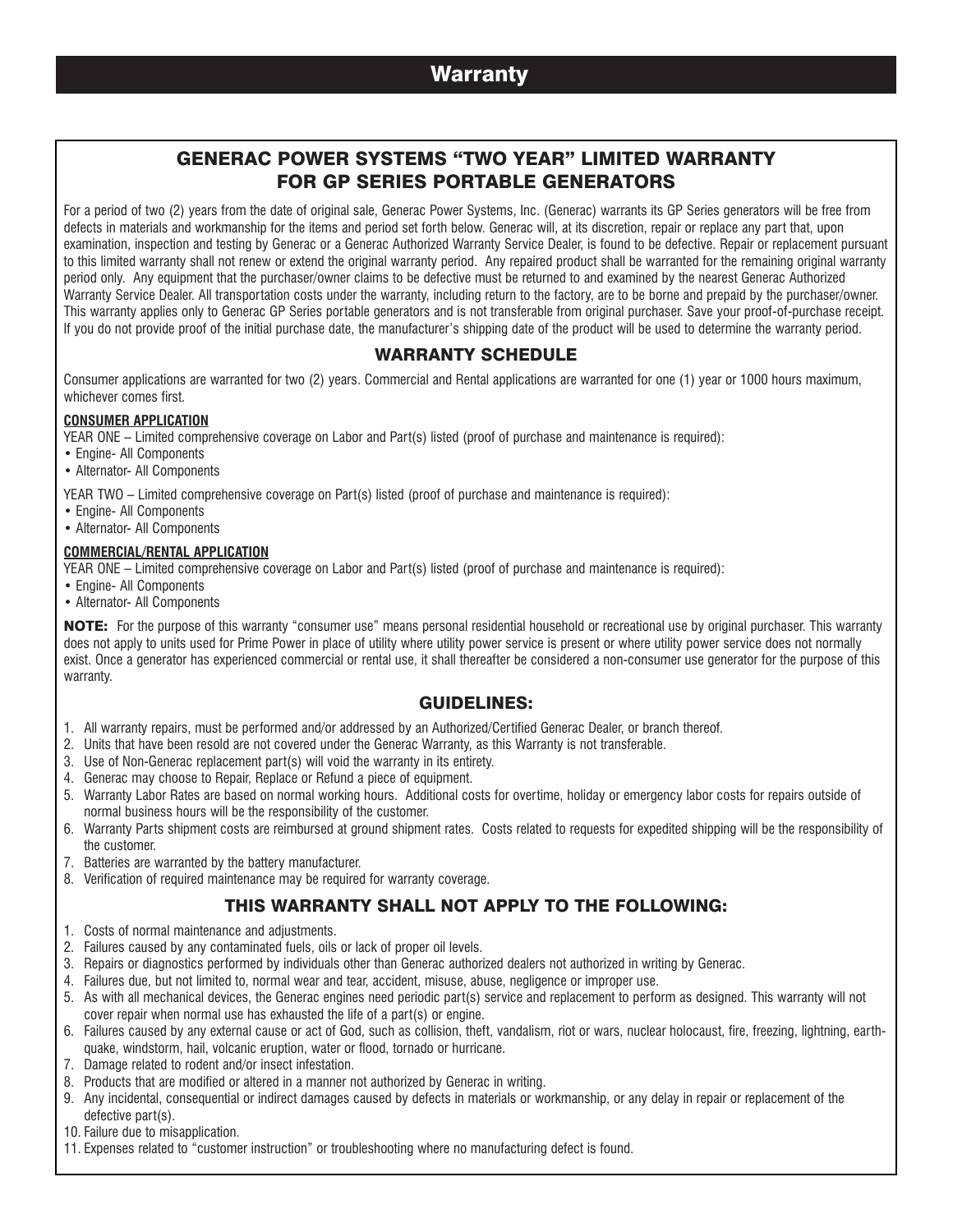12. Rental equipment used while warranty repairs are being performed. 13. Starting batteries, fuses, light bulbs and engine fluids.

THIS WARRANTY IS IN PLACE OF ALL OTHER WARRANTIES, EXPRESSED OR IMPLIED. SPECIFICALLY, GENERAC MAKES NO OTHER WARRANTIES AS TO THE MERCHANTABILITY OR FITNESS FOR A PARTICULAR PURPOSE. Any implied warranties allowed by law shall be limited in duration to the terms of the express warranty provided herein. Some states do not allow limitations on how long an implied warranty lasts, so the above limitation may not apply to you. GENERAC'S ONLY LIABILITY SHALL BE THE REPAIR OR REPLACEMENT OF PART(S) AS STATED ABOVE. IN NO EVENT SHALL GENERAC BE LIABLE FOR ANY INCIDENTAL OR CONSEQUENTIAL DAMAGES, EVEN IF SUCH DAMAGES ARE A DIRECT RESULT OF GENERAC'S NEGLIGENCE. Some states do not allow the exclusion or limitation of incidental or consequential damages, so the above limitation may not apply to you. This warranty gives you specific legal rights. You also have other rights from state to state.

FOR AUSTRALIA ONLY: Our goods come with guarantees that cannot be excluded under the Australian Consumer Law. You are entitled to a replacement or refund for a major failure and for compensation for any other reasonably foreseeable loss or damage. You are also entitled to have the goods repaired or replaced if the goods fail to be of acceptable quality and the failure does not amount to a major failure. For Service or other product inquiries in Australia, please contact Allpower by phone at 1800-333-428 or visit Allpower's website at www.allpower.com.au.

FOR NEW ZEALAND ONLY: Nothing in this warranty statement excludes, restricts or modifies any condition, warranty right or remedy which pursuant to the New Zealand Legislation (Commonwealth or State) including the Fair Trading Practices Act of 1986 or the Consumer Guarantees Act 1993 ("CGA") applies to this limited warranty and may not be so excluded, restricted or modified. Nothing in this statement is intended to have the effect of contracting out of the provisions of the CGA, except to the extent permitted by that Act, and these terms are to be modified to the extent necessary to give effect to that intention. If you acquire goods from Generac Power Systems or any of its authorized resellers and distributors for the purposes of a business, then pursuant to section 43(2) of the CGA, it is agreed that the provisions of the CGA do not apply. For Service or other product inquiries in New Zealand, please contact Allpower by phone at 09-269-1160 or visit Allpower's website at www.allpower.com.nz.

**GENERAC POWER SYSTEMS, INC. • P.O. BOX 8 • Waukesha, WI 53187**

**Ph: (888) GENERAC (436-3722) • Fax: (262) 544-4851**

**To locate the nearest Authorized Dealer visit our website www.generac.com**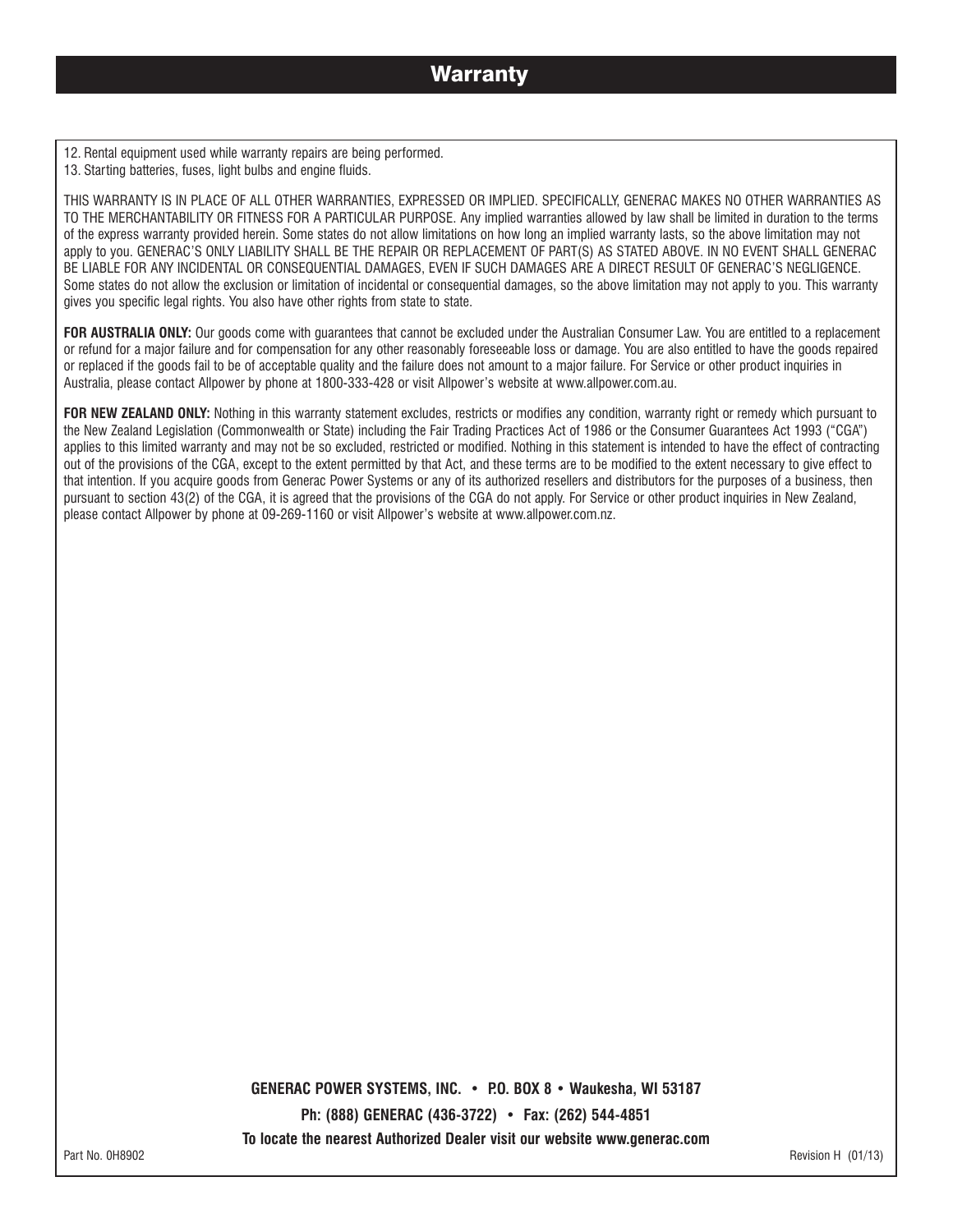# Garantía

# GARANTÍA LIMITADA DE "DOS AÑOS" DE GENERAC POWER SYSTEMS PARA LOS GENERADORES PORTÁTILES SERIE GP

Durante un período de dos (2) años desde la fecha de venta original, Generac Power Systems, Inc. (Generac) garantiza que sus generadores Serie GP estarán libres de defectos de materiales y mano de obra para los ítems y el período indicados a continuación. Generac, a su discreción, reparará o sustituirá cualquier pieza que, por medio del examen, inspección y prueba efectuados por Generac o un Concesionario de servicio de garantía autorizado de Generac, se determine que es defectuosa. La reparación o sustitución conforme a esta garantía limitada no renovará ni prolongará el período de garantía original. Todo producto reparado será garantizado solo por el período de garantía original restante. Todo equipo que el comprador o propietario reclame como defectuoso deberá ser devuelto al Concesionario de servicio de garantía autorizado de Generac más cercano y examinado por este. Todos los costes de transporte conforme a la garantía, incluida la devolución a la fábrica, correrán por cuenta del comprador/propietario y deberán estar prepagados. Esta garantía se aplica solamente a los generadores portátiles Generac Serie GP y no puede ser transferida a un comprador diferente del comprador original. Guarde su recibo de prueba de compra. Si usted no proporciona prueba de la fecha de compra inicial, se utilizará la fecha de envío del fabricante para determinar el período de garantía.

# PROGRAMA DE GARANTÍA

Las aplicaciones para consumidores están garantizadas durante dos (2) años. Las aplicaciones comerciales y para arrendamiento están garantizadas durante un (1) año o 1000 horas como máximo, lo que ocurra primero.

### **APLICACIÓN DE LOS CONSUMIDORES**

AÑO UNO – Cobertura completa limitada sobre la mano de obra y la(s) pieza(s) listada(s) (se requiere prueba de compra y mantenimiento):

- Motor Todos los componentes
- Alternador Todos los componentes

AÑO DOS – Cobertura completa limitada sobre la(s) pieza(s) listada(s) (se requiere prueba de compra y mantenimiento):

- Motor Todos los componentes
- Alternador Todos los componentes

### **APLICACIONES COMERCIALES/PARA ARRENDAMIENTO**

AÑO UNO – Cobertura completa limitada sobre la mano de obra y la(s) pieza(s) listada(s) (se requiere prueba de compra y mantenimiento):

- Motor Todos los componentes
- Alternador Todos los componentes

NOTA: Al los fines de esta garantía "uso de consumidores" significa uso personal residencial o recreativo por parte del comprador original. Esta garantía no se aplica a las unidades usadas para energía primaria en lugar de un servicio público donde hay servicio público de alimentación o donde el servicio público de alimentación normalmente no existe. Una vez que un generador se ha sometido a uso comercial o de arrendamiento, se lo considerará posteriormente un generador de uso no destinado a consumidores a los fines de esta garantía.

### DIRECTRICES:

- 1. Todas las reparaciones por garantía deben ser efectuadas y/o dirigidas por un concesionario autorizado o certificado de Generac o una sucursal de este.
- 2. Las unidades que hayan sido revendidas no están cubiertas por la garantía de Generac dado que esta garantía no es transferible.
- 3. El uso de pieza(s) de repuesto que no sean de Generac anulará completamente la garantía.
- 4. Generac puede elegir reparar, sustituir o reembolsar una pieza del equipo.
- 5. Las tarifas de mano de obra de la garantía se basan en horas de trabajo normales. Los costes adicionales por horas extra y feriados y los costes de mano de obra de emergencia por reparaciones fuera del horario de trabajo normal serán responsabilidad del cliente.
- 6. Los costes de envío de piezas por garantía se reembolsarán con las tarifas de envío terrestre. Los costes relativos a solicitudes de envío urgente serán responsabilidad del cliente.
- 7. Las baterías están garantizadas por el fabricante de las baterías.
- 8. Puede requerirse la verificación del mantenimiento requerido para la cobertura de la garantía.

# ESTA GARANTÍA NO SE APLICA A LO SIGUIENTE:

- 1. Costes de mantenimiento y ajustes normales.
- 2. Fallos causados por cualquier combustible o aceite contaminado o por falta de los niveles de aceite apropiados.
- 3. Las reparaciones o los diagnósticos efectuados por personas diferentes de los concesionarios autorizados de Generac no autorizados por escrito por Generac.
- 4. Fallos debidos, pero no limitados a: desgaste y daños normales, accidente, uso indebido, abuso, negligencia o uso inapropiado.
- 5. Al igual que con todos los dispositivos mecánicos, los motores Generac requieren servicio y sustitución periódicos de pieza a fin de funcionar del modo previsto. Esta garantía no cubre las reparaciones cuando el uso normal ha agotado la vida útil de una pieza o piezas o el motor.
- 6. Los fallos causados por una causa externa o fuerza mayor, tal como colisión, robo, vandalismo, disturbios o guerras, holocausto nuclear, incendio, congelación, rayos, terremoto, tormenta de viento, granizo, erupción volcánica, agua o inundación, tornado o huracán.
- 7. Daños relacionados con plagas de roedores y/o insectos.
- 8. Los productos que sean modificados o alterados en forma no autorizada por Generac por escrito.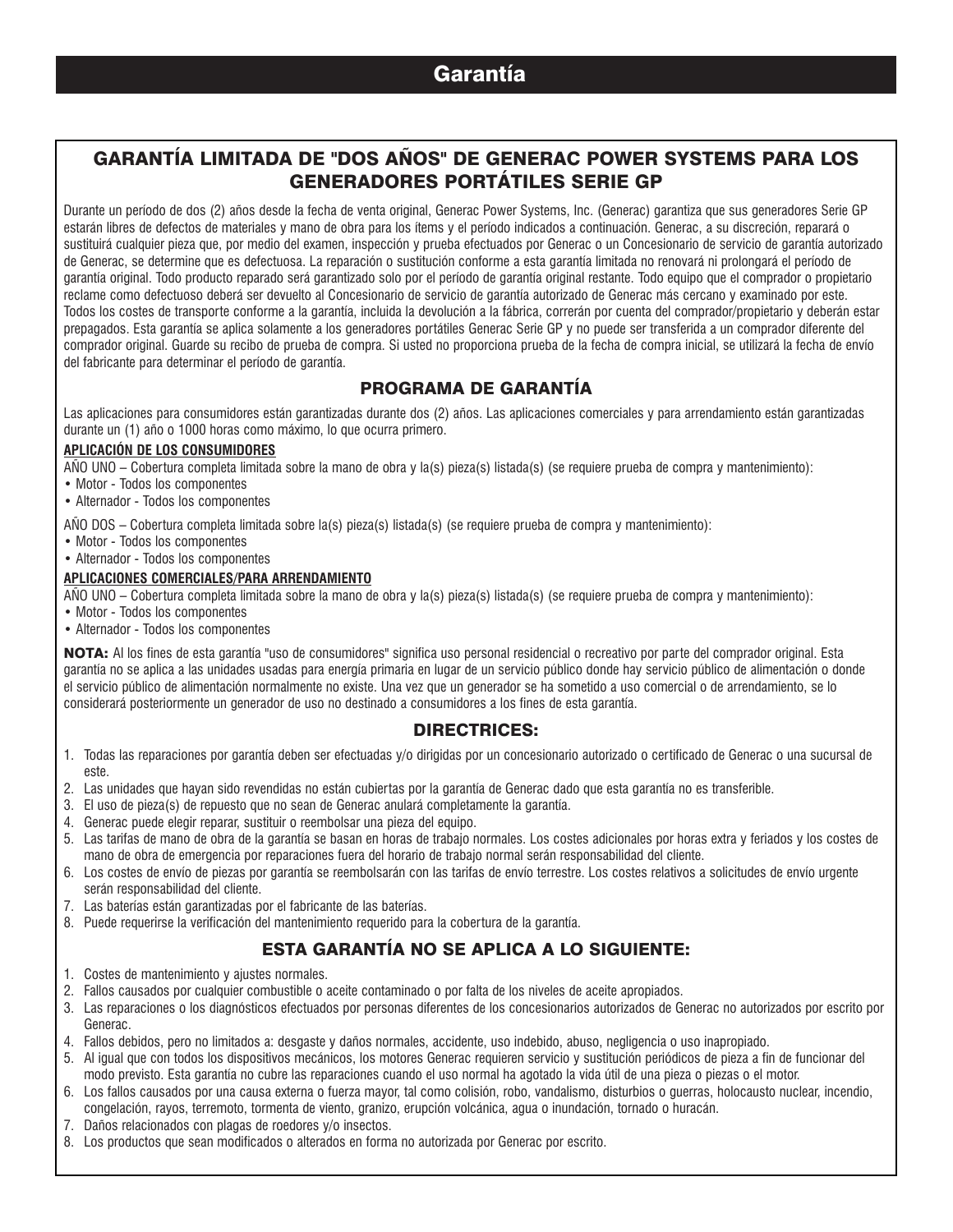- 9. Todos los daños accesorios, emergentes o indirectos causados por defectos en los materiales o mano de obra o toda demora en la reparación o sustitución de la(s) pieza(s) defectuosa(s).
- 10. Fallos debido a la aplicación incorrecta.
- 11. Gastos relacionados con "instrucción del cliente" o resolución de problemas cuando no se encuentren defectos de fabricación.
- 12. Equipos arrendados usados mientras se estaban efectuando reparaciones de garantía.
- 13. Baterías de arranque, fusibles, bombillas y fluidos del motor.

ESTA GARANTÍA SUSTITUYE CUALQUIER OTRA GARANTÍA, EXPRESA O IMPLÍCITA. ESPECÍFICAMENTE, GENERAC NO EXTIENDE NINGUNA OTRA GARANTÍA ACERCA DE LA COMERCIALIZACIÓN O APTITUD PARA UN PROPÓSITO EN PARTICULAR. La duración de todas las garantías implícitas permitidas por la ley estará limitada a las condiciones de la garantía expresa estipulada en la presente. Algunos estados no permiten limitaciones de la duración de una garantía implícita; por lo tanto, la limitación precedente puede no aplicarse a usted. LA ÚNICA RESPONSABILIDAD DE GENERAC SERÁ REPARAR O SUSTITUIR LA(S) PIEZA(S) COMO SE ESTIPULA PRECEDENTEMENTE. GENERAC NO SERÁ RESPONSABLE EN NINGÚN CASO POR NINGÚN DAÑO ACCESORIO O EMERGENTE, AUN CUANDO TAL DAÑO SEA RESULTADO DIRECTO DE LA NEGLIGENCIA DE GENERAC. Algunos estados no permiten la exclusión o limitación de daños accesorios o emergentes, de manera que la limitación precedente puede no aplicarse a usted. Esta garantía le otorga derechos legales específicos. Usted también tiene otros derechos que varían en diferentes estados.

**SOLO PARA AUSTRALIA:** Nuestros productos se entregan con garantías que no pueden ser estar sujetas a exclusiones conforme a la Australian Consumer Law (Ley del consumidor de Australia). Usted tiene derecho a una sustitución o un reembolso por una falla mayor y a compensación por cualquier otra pérdida o daño razonable previsible. Usted también tiene derecho a que los productos sean reparados o sustituidos si los productos no son de calidad aceptable y la falla no llega a ser una falla mayor. Para consultas sobre servicio u otros productos en Australia, póngase en contacto con Allpower por teléfono al 1800-333-428 o visite el sitio web de Allpower en www.allpower.com.au.

**SOLO PARA NUEVA ZELANDA:** Nada de esta declaración de garantía excluye, restringe o modifica ninguna condición, derecho de garantía o solución que, conforme a la legislación de Nueva Zelanda (Mancomunidad o Estado), incluso la Fair Trading Practices Act (Ley de prácticas leales de comercio) de 1986 o la Consumer Guarantees Act (Ley de garantías del consumidor, "CGA") de 1993, se aplique a esta garantía limitada, y esta no puede estar sujeta a exclusiones, restricciones o modificaciones. Nada de esta declaración tiene el propósito de tener el efecto de establecer un contrato fuera de las disposiciones de la CGA, excepto con el alcance permitido por dicha ley, y estos términos se deben modificar en la medida necesaria para dar efecto a dicha intención. Si adquiere productos de Generac Power Systems o alguno de sus revendedores y distribuidores autorizados con propósitos comerciales, conforme a la sección 43(2) de la CGA, se acuerda que no se aplican las disposiciones de la CGA. Para consultas sobre servicio u otros productos en Nueva Zelanda, póngase en contacto con Allpower por teléfono al 09-269-1160 o visite el sitio web de Allpower en www.allpower.com.nz.

**GENERAC POWER SYSTEMS, INC. • P.O. BOX 8 • Waukesha, WI 53187**

**Tel.: (888) GENERAC (436-3722) • Fax: (262) 544-4851**

**Para ubicar el Concesionario autorizado más cercano, visite nuestro sitio web www.generac.com**

Núm. de pieza 0H8902 Revisión H (01/13)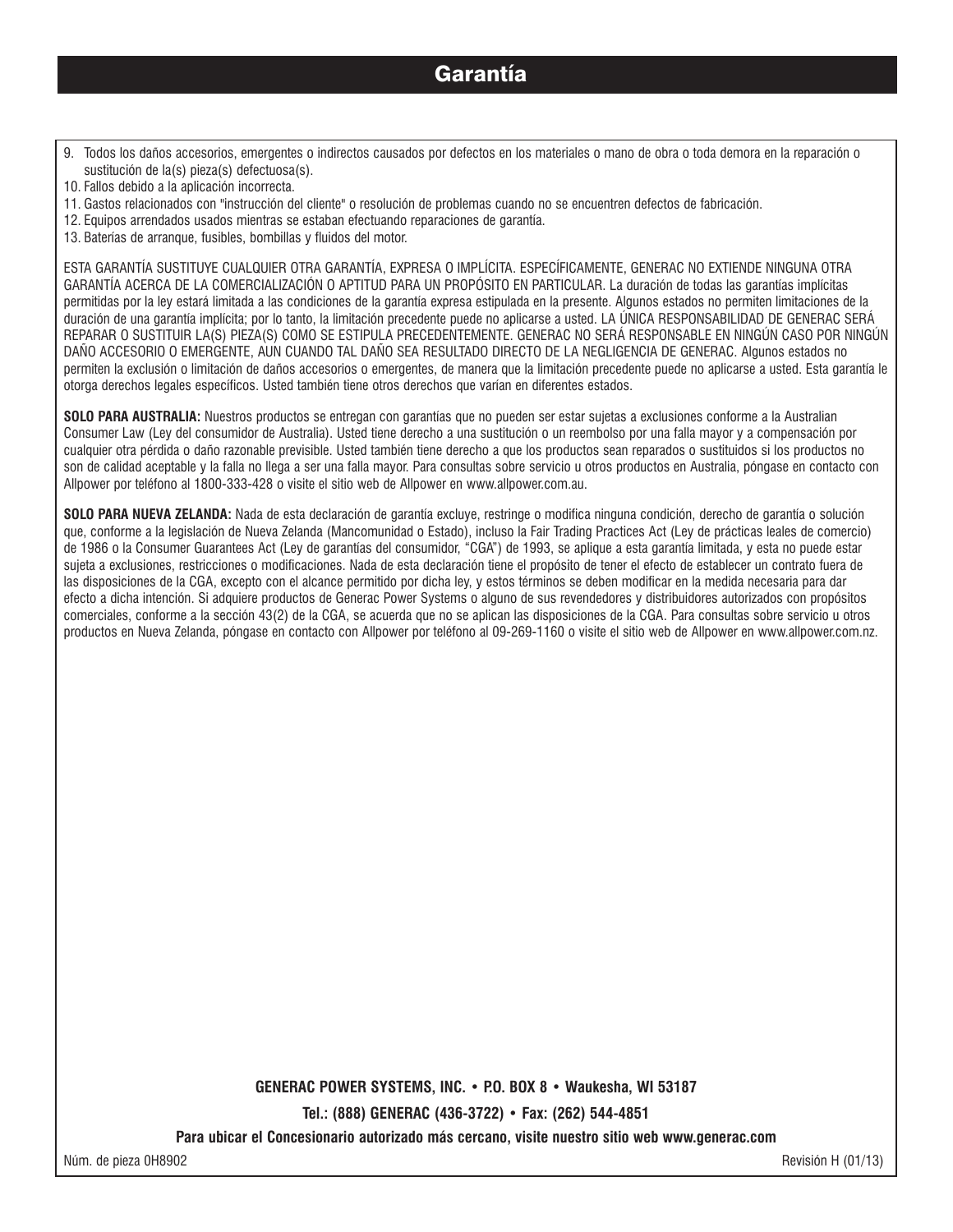# **Garantie**

# GARANTIE LIMITÉE DE « DEUX ANS » DE GENERAC POWER SYSTEMS POUR LES GÉNÉRATEURS PORTABLES SÉRIE GP

La société Generac Power Systems, Inc. (Generac) garantit que, pendant une période de deux (2) années à compter de la date d'achat d'origine, ses générateurs série GP ne présenteront aucun défaut matériel ni de fabrication pour les éléments et la période mentionnée ci-après. Generac réparera ou remplacera, comme il le jugera nécessaire, toute pièce jugée défectueuse après un examen, une inspection et un test réalisés par Generac ou un dépositaire de service de garantie agréé par Generac. Tout(e) réparation ou remplacement dans le cadre de la présente garantie limitée ne renouvelle pas ou ne prolonge pas la durée de garantie initiale. Tout produit réparé est uniquement garanti pendant la durée restante de garantie initiale. Tout équipement déclaré défectueux par l'acquéreur / le propriétaire doit être retourné et examiné par le dépositaire de service de garantie agréé par Generac le plus proche. Tous les frais d'envoi à payer dans le cadre de la garantie, dont le retour à l'usine, seront supportés et payés à l'avance par l'acquéreur / le propriétaire. Cette garantie ne s'applique qu'aux générateurs portables de la série GP et n'est pas transférable par l'acquéreur d'origine. Il est conseillé de conserver les preuves d'achat. Si vous ne fournissez pas de preuve de la date d'achat d'origine, la date d'envoi du produit par son fabricant servira à déterminer la période de garantie.

## PROGRAMME DE GARANTIE

Les applications des clients sont garanties pendant deux (2) ans. Les applications commerciales et de location sont garanties pendant un (1) ans ou 1 000 heures maximum, à la première des deux dates.

### **APPLICATION DES CONSOMMATEURS**

ANNÉE UNE – Couverture complète limitée pour la main d'œuvre et la (les) pièce(s) listée(s) (il est nécessaire de présenter une preuve d'achat et de maintenance) :

- Moteur tous les composants
- Alternateur tous les composants

ANNÉE DEUX – Couverture complète limitée pour la (les) pièce(s) listée(s) (il est nécessaire de présenter une preuve d'achat et de maintenance) :

- Moteur tous les composants
- Alternateur tous les composants

### **APPLICATIONS COMMERCIALES / DE LOCATION**

ANNÉE UNE – Couverture complète limitée pour la main d'œuvre et la (les) pièce(s) listée(s) (il est nécessaire de présenter une preuve d'achat et de maintenance) :

- Moteur tous les composants
- Alternateur tous les composants

REMARQUE : Aux fins de la présente garantie, « utilisation du consommateur » désigne une utilisation ménagère personnelle ou récréative de la part de l'acquéreur d'origine. La présente garantie ne s'applique pas aux unités utilisées pour de l'énergie primaire au lieu du réseau lorsque le réseau électrique principal est présent ou n'existe normalement pas. Une fois que le générateur a été utilisé de manière commerciale ou locative, il sera considéré par la suite comme un générateur à utilisation non personnelle dans le cadre de la présente garantie.

### DIRECTIVES :

- 1. Toute réparation sous garantie doit être effectuée et/ou traitée par un dépositaire autorisé / agréé par Generac, ou une filiale de Generac.
- 2. Les unités qui ont été revendues ne sont pas couvertes par la garantie de Generac étant donné que la présente garantie n'est pas transférable.
- 3. L'utilisation de pièce(s) de rechange autre(s) que Generac annulera entièrement la garantie.
- 4. Generac peut choisir de réparer, de remplacer ou de rembourser une pièce de l'équipement.
- 5. Le taux de main-d'œuvre sous garantie est basé sur les heures normales de travail. Les autres frais relatifs aux heures supplémentaires, aux vacances ou aux coûts salariaux pour les réparations d'urgence en dehors des heures normales de travail seront à la charge du client.
- 6. Les frais de transport des pièces sous garantie sont remboursés à des tarifs de transport terrestre. Les frais associés aux demandes de transport seront à la charge du client.
- 7. Les batteries sont garanties par le fabricant de batteries.
- 8. La vérification de la maintenance nécessaire peut être exigée pour la couverture de la garantie.

## LA PRÉSENTE GARANTIE NE S'APPLIQUE PAS AUX ÉLÉMENTS SUIVANTS :

- 1. Les coûts de maintenance et des modifications normales.
- 2. Les défaillances entraînées par de l'essence ou de l'huile contaminée, ou par l'utilisation de niveaux d'huile non appropriés.
- 3. Les réparations ou diagnostics réalisés par des dépositaires non agréés par Generac et non autorisés par écrit par Generac.
- 4. Les défaillances dues, sans s'y limiter, à l'usure normale, à des accidents, mauvaises utilisations, usages abusifs, négligence ou utilisation inadaptée.
- 5. Comme pour tous les dispositifs mécaniques, les moteurs Generac nécessitent une réparation et un remplacement périodiques de leurs pièces pour fonctionner comme prévu. La présente garantie ne couvre pas les réparations lorsque le problème de la ou les pièce(s) ou du moteur découle d'une utilisation normale.
- 6. Les défaillances causées par toute cause extérieure ou tout cas de force majeure, tel qu'un choc, un vol, un acte de vandalisme, une émeute, une guerre, un holocauste nucléaire, un incendie, un gel, la foudre, un séisme, une tempête, la grêle, une éruption volcanique, l'eau ou une inondation, une tornade ou un ouragan.